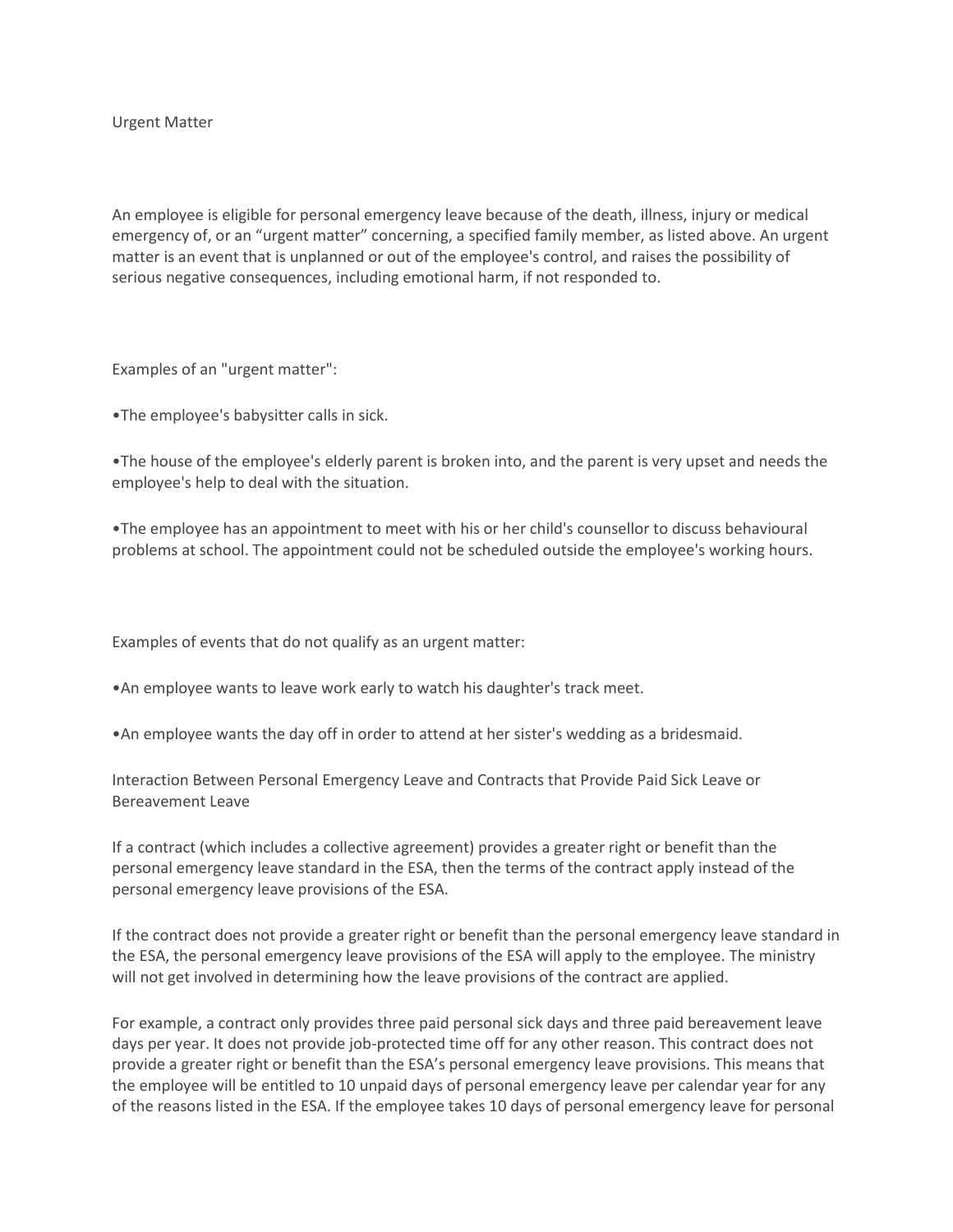illness, the employee will have used up the entitlement under the ESA. Questions of whether any of those absences must be paid, and whether those absences draw down against the three paid sick leave days under the contract are not matters the ministry gets involved in answering.

Length of Personal Emergency Leave

Employees are entitled to up to 10 full days of personal emergency leave every calendar year, whether they are employed on a full time or part time basis.

There is no pro-rating of the 10-day entitlement. An employee who begins work part way through a calendar year is still entitled to 10 emergency days during the remainder of that year.

Employees cannot carry over unused personal emergency leave days to the next calendar year. The 10 days of personal emergency leave do not have to be taken consecutively. Employees can take personal emergency leave in part days, full days, or in periods of more than one day. If an employee takes only part of a day as personal emergency leave, the employer can count it as a full day of leave.

Example: Part-day personal emergency leave

Kevin's employer regularly employs at least 50 employees. Kevin's daughter is sick and her doctor has scheduled some tests at the hospital. Kevin tells his employer that he has to be away from work in the morning to take his daughter for tests.

Kevin has the right to be on personal emergency leave for the half-day needed to take his daughter for the tests. His employer does not have to count the absence as a full day of leave but can if it wishes. Because Kevin only needed half of the day, he did not have the right to take the entire day off as personal emergency leave even if his employer counted the half-day absence as a full day of leave.